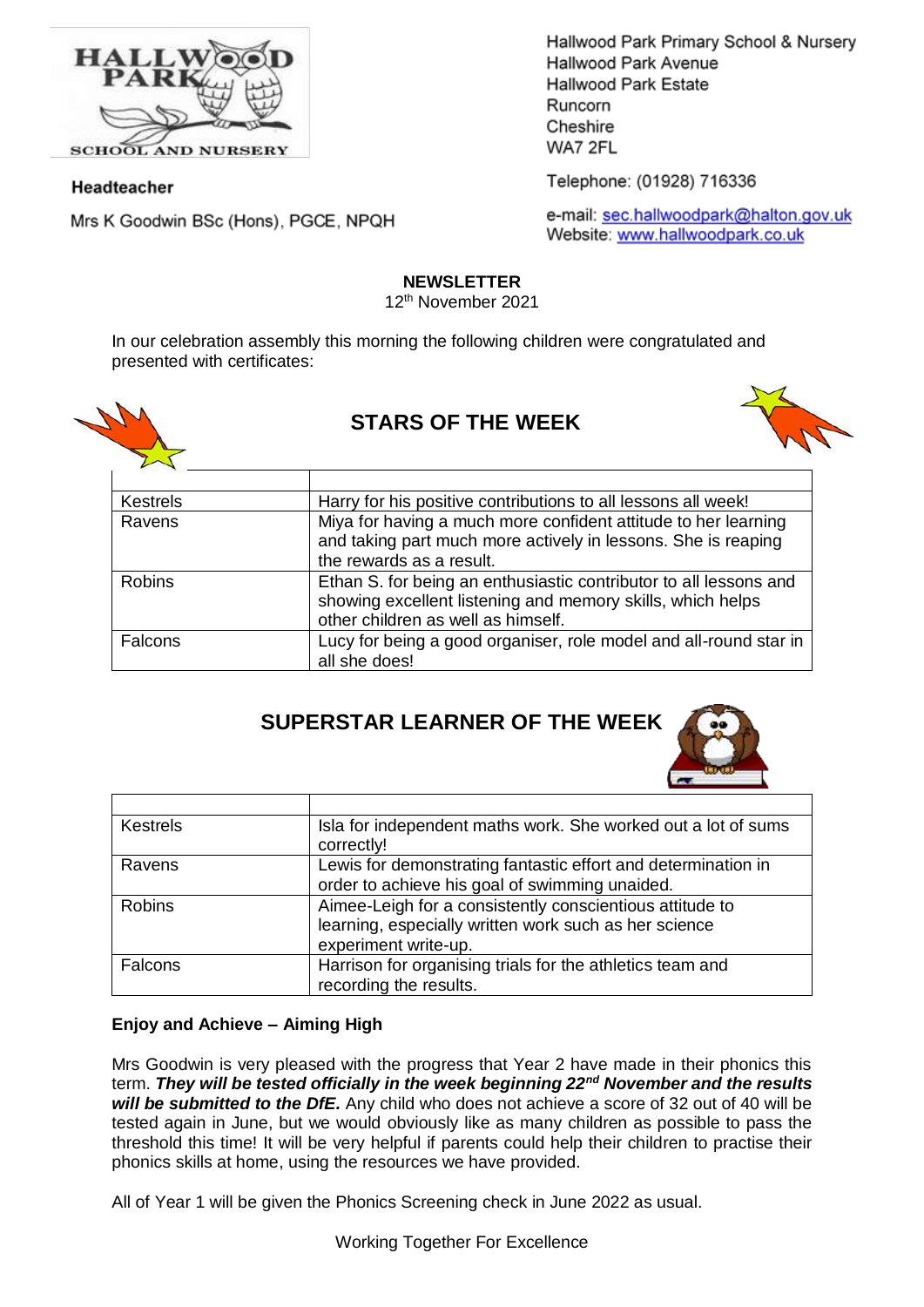Mr Smith is very pleased with the progress that Year 3 and Year 4 are making in their swimming lessons. At the beginning of term, the non-swimmers group was much larger than the swimmers group, but now there are more children who have learned to swim unaided. We are impressed by the determination shown by our pupils.

#### **Remembrance**

We observed the 2-minute silence yesterday and watched a few minutes of live broadcast from the Cenotaph in London. We encouraged the children to think about all those who have sadly died in wars around the world over the years, and every child behaved impeccably.

A few of our Year 6 pupils will be laying a wreath of poppies on behalf of the school at the Runcorn war memorial this Sunday afternoon, and we are very grateful to Mrs Lewtas for organising this. Mr Fletcher invited the children to suggest what message could be written on the card and Kaiden's message was selected:

"To all our armed forces, thank you for defending our country. This wreath is for you. Now you may rest in peace as our country is free."



#### **Anti-Bullying Week (15th – 19th November) – "One Kind Word".**

The behaviour in our school is extremely good, and a lot of kindness is shown between children, but it is important that our pupils understand what bullying is and how they can overcome it. Teachers will give some focus to the subject during the week.

We invite all children and staff to join in **"Odd Socks Day"** on *Monday 15th November*. "There's a serious message behind the fun: let's pull on odd socks to show we're ALL unique and different, and let's be kind to each other and respect each other's individuality."